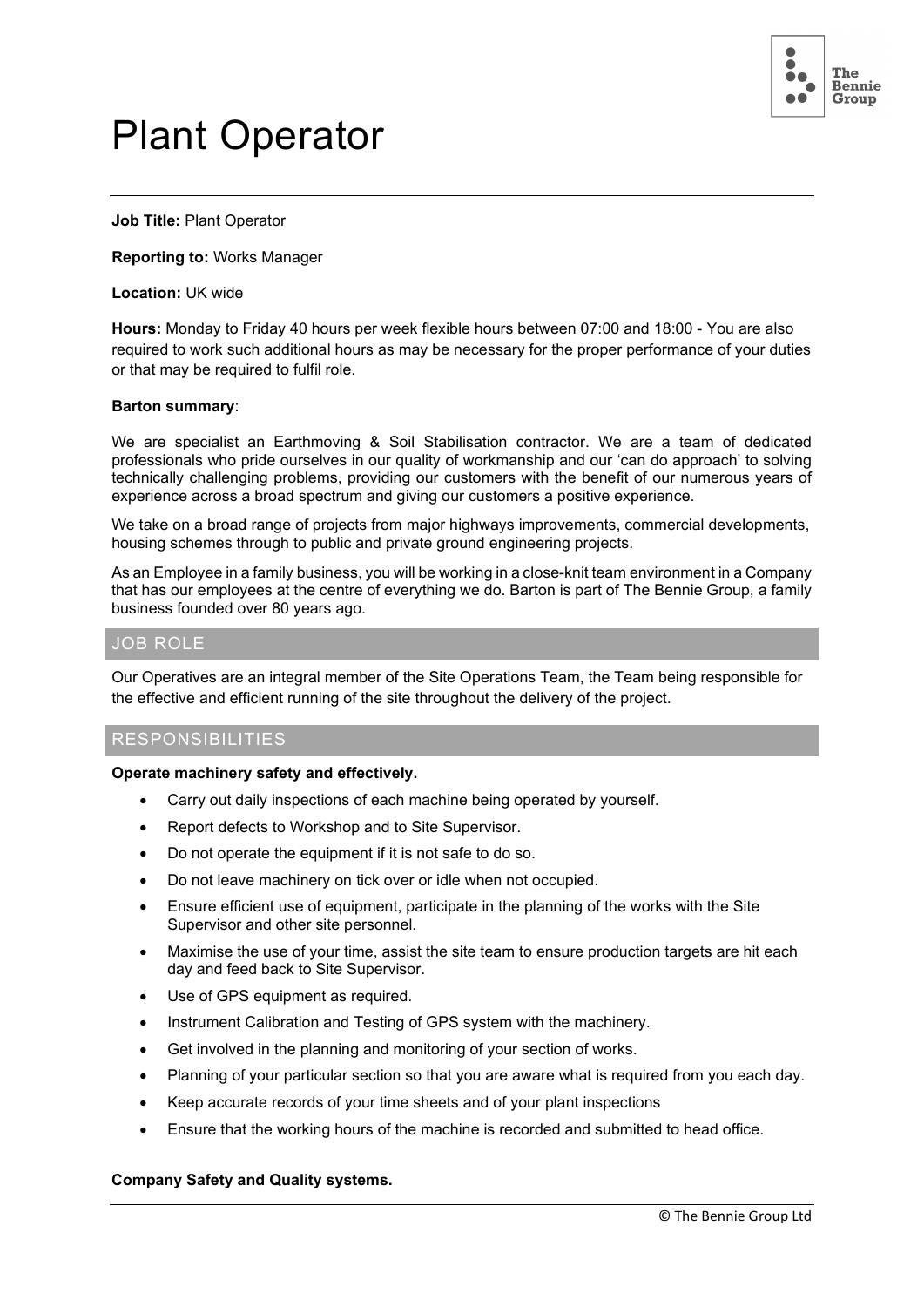

- Carry out your responsibilities from the site management plan.
- Agree actions with your Site Supervisor/Project Manager
- Build Relationships with your team and the client's representative.
- Communicate regularly about work on your section with all members of your team especially the foreman.
- Develop a good relationship with the Clients Representative at your particular level of seniority.

#### **Be aware of responsibilities from the HSEQ policies.**

- Observe relevant statutory provisions, off sets from buried services/overhead cables etc.
- Implement the company's procedures for dealing with sub-contractors.
- Provide input to risk assessments and method statements.
- Ensure activity and/or substance-specific assessments under the Control of Substances Hazardous to Health (COSHH) Regulations are made and communicated to those at risk.
- Ensure you and your colleagues have received adequate training and information about the activity they are required to undertake.
- Ensure employees are aware of the company's policy for health & safety at work and that they have understood its requirements.
- Ensure proper protective equipment is provided, maintained and used.
- Report all accidents and incidents to the appointed HSQE manager/site supervisor and project manager.

#### **Safety**

- Hold Permit to dig where breaking ground. Only operate within the boundaries of the permit.
- Advise the Site Supervisor if what you find on site does not replicate what is shown on the permit.
- Carry out daily plant checks
- Carry out weekly plant inspections
- Ensure you have been briefed in your daily briefing prior to going to work. Ask questions if you are not sure.
- Understand and acknowledge method statements, risk assessments and COSHH procedures for each activity you are undertaking.
- Participate in HAV assessment as required
- Report any defects on you equipment to your site supervisor/workshop supervisor/service coordinator immediately

#### **Environmental**

- Report any environmental incidents immediately ie oil spills, split hoses
- Ensure any waste generated is dealt with appropriately, ie spill kit and safe disposal
- Setting out of permanent and temporary works
- Work to the setting out on site
- Care of instruments (GPS, lasers etc)
- Work to the contract specified tolerances or better